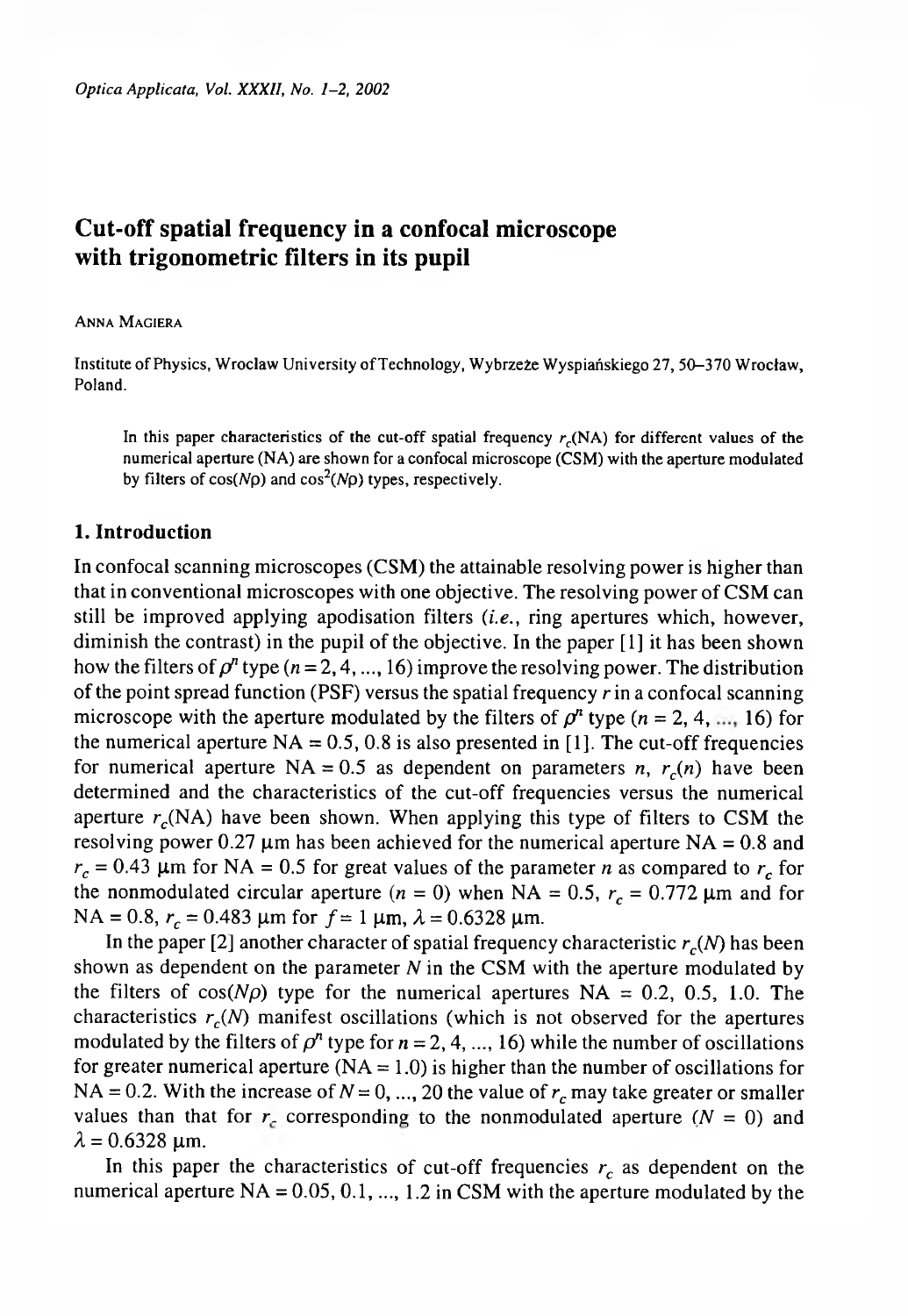filters of cos( $N\rho$ ) type for the parameter  $N = 1.0, 4.5, 7.5, 12$  and the aperture modulated by the filters of  $cos^2(N\rho)$  type for the parameter  $N = 1.0, 2.5, 5.0, 7.0, 12.0, 15.0$  have been shown.

### **2. Numerical calculations**

It is well known that the PSF is a Fourier transform of the pupil function  $P(\rho)$ , *i.e.*,  $PSF = F.T. {P(\rho)}$ . For the apertures modulated by trigonometric filters we obtain

$$
h_N = 2\pi \int_0^{\rho_0} A^{**} \rho J_0\left(\frac{k\rho r}{f}\right) d\rho
$$

where:  $A^{**}$  – cos(N $\rho$ ), cos<sup>2</sup>(N $\rho$ ),  $J_0$  – Bessel function of first kind and zero order,  $\rho_0$  – maximum value of  $\rho$  ( $\rho$  being the absolute value of a radius vector in the pupil plane),  $k = 2\pi/\lambda$  – propagation constant.

For the numerical calculations it has been assumed that  $f = 1 \mu m$ ,  $\lambda = 0.6328 \mu m$ and step  $\Delta N = 0.05$  while in the vicinity of discontinuity the step has been reduced to  $\Delta N = 0.001$ . The cut-off spatial frequencies  $r_c$  have been determined solving the equation  $h_N = 0$ .

In Figure 1, the characteristic  $r_c(NA)$  in CSM with the nonmodulated aperture  $(N = 0)$  is shown. The cut-off frequency  $r_c$  ( $\mu$ m) for different values of NA in CSM with the aperture modulated by filters of  $cos(N\rho)$  type is shown in Figs. 2a-d while that for the aperture modulated with filters of  $cos<sup>2</sup>(N\rho)$  type in Figs. 3a-f.

For the nonmodulated aperture the cut-off frequency in CSM changes from  $r_c$  = 19.3004  $\mu$ m for NA = 0.02 to  $r_c$  = 0.386  $\mu$ m for NA = 1.0 (see Fig. 1). In CSM modulated by the filters of  $cos(N\rho)$  type for parameter  $N = 1$  the cut-off frequency changes from  $r_c = 7.71 \mu m$  for NA = 0.05 to  $r_c = 0.371 \mu m$  for NA = 1.2 (Fig. 2a). For the parameter  $N = 4.5$  the cut-off frequency takes its minimum value  $r_c = 0.00177 \,\mu\text{m}$ for the numerical aperture  $NA = 0.518$  (Fig. 2b). For  $N = 7.5$  the cut-off frequency



Fig. 1. Cut-off spatial frequencies  $r_c$  for different values of the numerical aperture NA =  $0.05, 0.1, ..., 1.0$ in a nonmodulated CSM.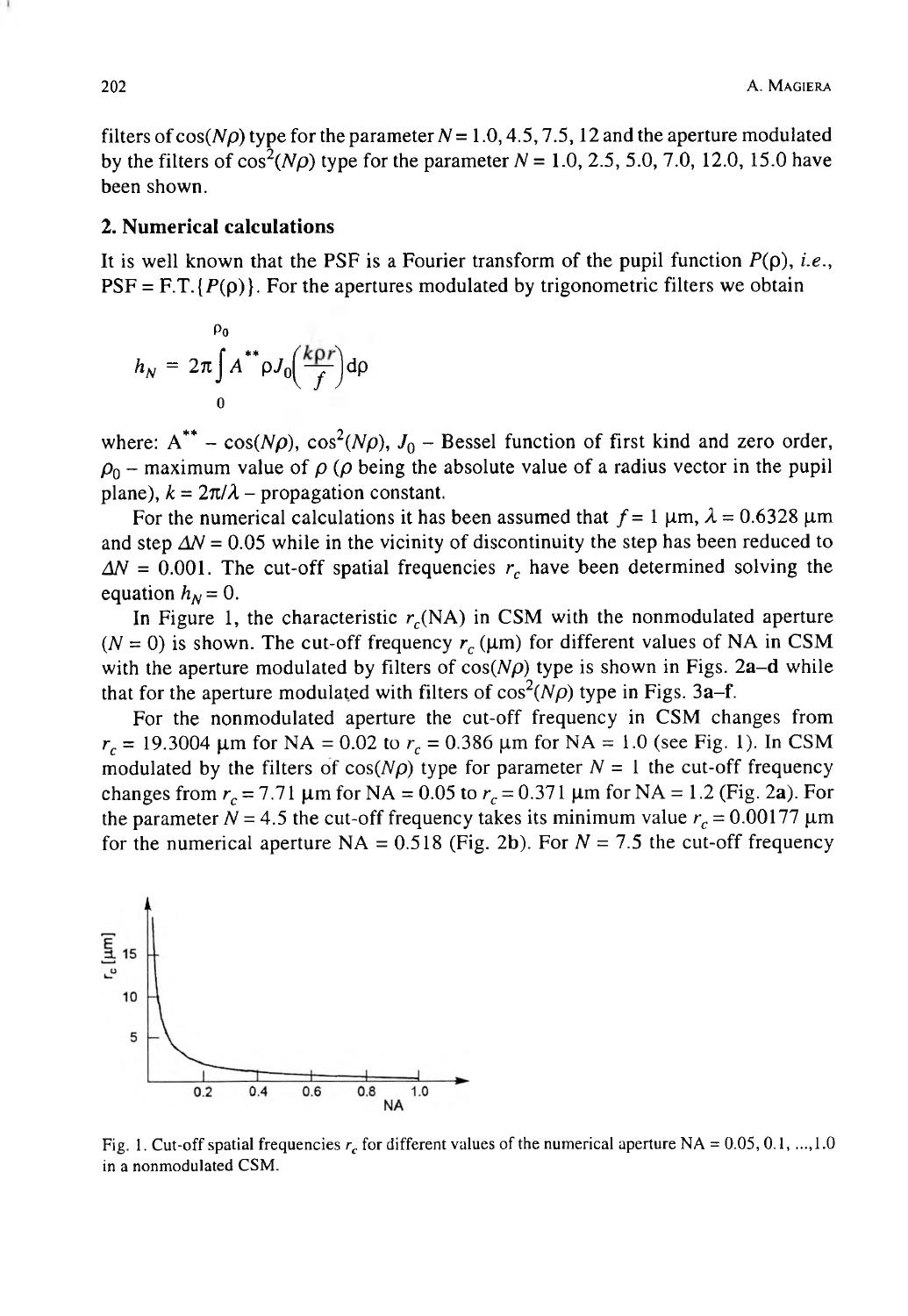*Letter to the Editor* 203



Fig. 2. Cut-off spatial frequencies  $r_c$  for different values of the numerical aperture NA =  $0.05, 0.1,..., 1.2$ for the pupil filter of  $cos(N\rho)$  type for the following parameters:  $N = 1$  (a),  $N = 4.5$  (b),  $N = 7.5$  (c),  $N = 12.0$  (d).

takes the minimum value  $r_c = 0.0495$  µm for NA = 0.311 and  $r_c = 0.0113$  µm for NA =  $0.8379$  (Fig. 2c). For  $N = 12.0$  the cut-off frequency takes the following minimum values:  $r_c = 0.0407 \mu m$  for NA = 0.1942,  $r_c = 0.0385 \mu m$  for NA = 0.524,  $r_c$  = 0.0694  $\mu$ m for NA = 0.768 and  $r_c$  = 0.0382  $\mu$ m for NA = 1.047 (Fig 2d).

For CSM with the aperture modulated by the filters of  $cos^2(N\rho)$  type for  $N = 1$  the cut-off frequency changes from the value  $r_c = 7.7207 \mu m$  for NA = 0.05 to the value  $r_c = 0.4367$  µm for NA = 1.2 (see Fig. 3a). For the parameter  $N = 2.5$  the cut-off frequency changes its NA =  $1.025$  (see Fig. 3b). For  $N = 5.0$ ,  $r_c$  changes significantly for NA =  $0.52$  (see Fig. 3c). For  $N = 7.0$ ,  $r_c$  changes its value for NA =  $0.37$  (see Fig. 3d). For  $N = 12.0$ ,  $r_c$  changes significantly its value for NA = 0.22 (see Fig. 3e) and for  $N = 15.0$  the cut-off frequency varies from  $r_c = 8.45 \mu m$  for  $NA = 0.05$  to  $r_c$  = 0.3346  $\mu$ m for NA = 1.15 (see Fig. 3f). Thus for CSM modulated with the filters of  $cos(N\rho)$  type for the numerical aperture NA = 0.2 we obtain the cut-off frequency  $r_c = 1.935 \mu m$  for cos( $\rho$ ),  $r_c = 2.063 \mu m$  for cos(4.5 $\rho$ ),  $r_c = 2.566 \mu m$  for cos(7.5 $\rho$ ),  $r_c$  = 0.517  $\mu$ m for cos(12 $\rho$ ) and for nonmodulated CSM ( $N = 0$ ) for the numerical aperture NA = 0.2,  $r_c = 1.93$  µm. For the numerical aperture NA = 0.4 we obtain  $r_c = 0.976$  µm for cos( $\rho$ ),  $r_c = 1.517$  µm for cos(4.5 $\rho$ ),  $r_c = 0.59$  µm for cos(7.5 $\rho$ ),  $r_c$  = 0.839  $\mu$ m for cos(12 $\rho$ ) while for  $N = 0$  (nonmodulated CSM) for NA = 0.4 we get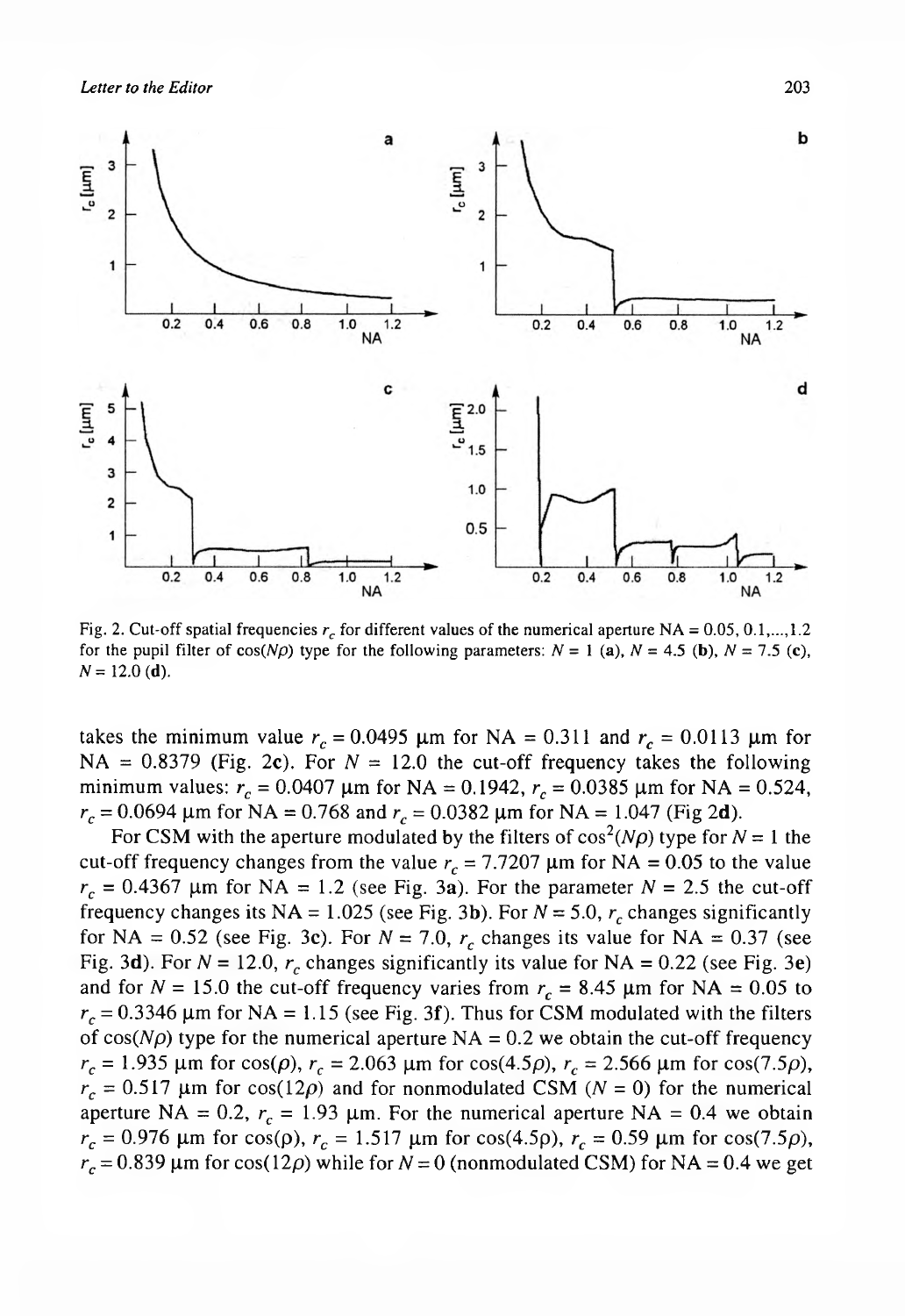

Fig. 3. Cut-off spatial frequencies  $r_c$  for different values of the numerical aperture NA = 0.05, 0.1, ..., 1.0 for the pupil filter of  $\cos^2(N\rho)$  type for the following parameters:  $N = 1$  (a),  $N = 2.5$  (b),  $N = 5.0$  (c),  $N = 7.0$  **(d)**,  $N = 12.0$  **(e)**,  $N = 15.0$  **(f)**.

 $r_c$  = 0.965 µm. For numerical aperture NA = 1.0 the following estimations have been made:  $r_c = 0.4211 \mu m$  for cos( $\rho$ ),  $r_c = 0.3157 \mu m$  for cos(4.5 $\rho$ ),  $r_c = 0.209 \mu m$  for cos(7.5 $\rho$ ),  $r_c = 0.323$  µm for cos(12 $\rho$ ) and for  $N = 0$  (NA = 1.0)  $r_c = 0.386$  µm.

For CSM of the aperture modulated by the filters of  $cos<sup>2</sup>(N\rho)$  type for numerical aperture NA = 0.2 the corresponding data are:  $r_c = 1.94 \mu m$  for  $\cos^2(\rho)$ ,  $r_c = 2.002 \mu m$ for cos<sup>2</sup>(2.5 $\rho$ ),  $r_c = 2.323 \mu$ m for cos<sup>2</sup>(5 $\rho$ ),  $r_c = 3.06 \mu$ m for cos<sup>2</sup>(7 $\rho$ ),  $r_c = 4.836 \mu$ m for cos<sup>2</sup>(12*p*),  $r_c = 1.635 \mu m$  for cos<sup>2</sup>(15*p*) while for  $N = 0$ , NA = 0.2,  $r_c = 1.93 \mu m$ . For the numerical aperture NA = 0.4,  $r_c = 0.987 \mu m$  for  $\cos^2(\rho)$ ,  $r_c = 1.162 \mu m$  for cos<sup>2</sup>(2.5*p*),  $r_c = 2.25 \mu m$  for cos<sup>2</sup>(5*p*),  $r_c = 0.866 \mu m$  for cos<sup>2</sup>(7*p*),  $r_c = 0.9662 \mu m$  for cos<sup>2</sup>(12*p*),  $r_c = 0.9897 \mu m$  for cos<sup>2</sup>(15*p*). On the other hand for  $N = 0$ , NA = 0.4,